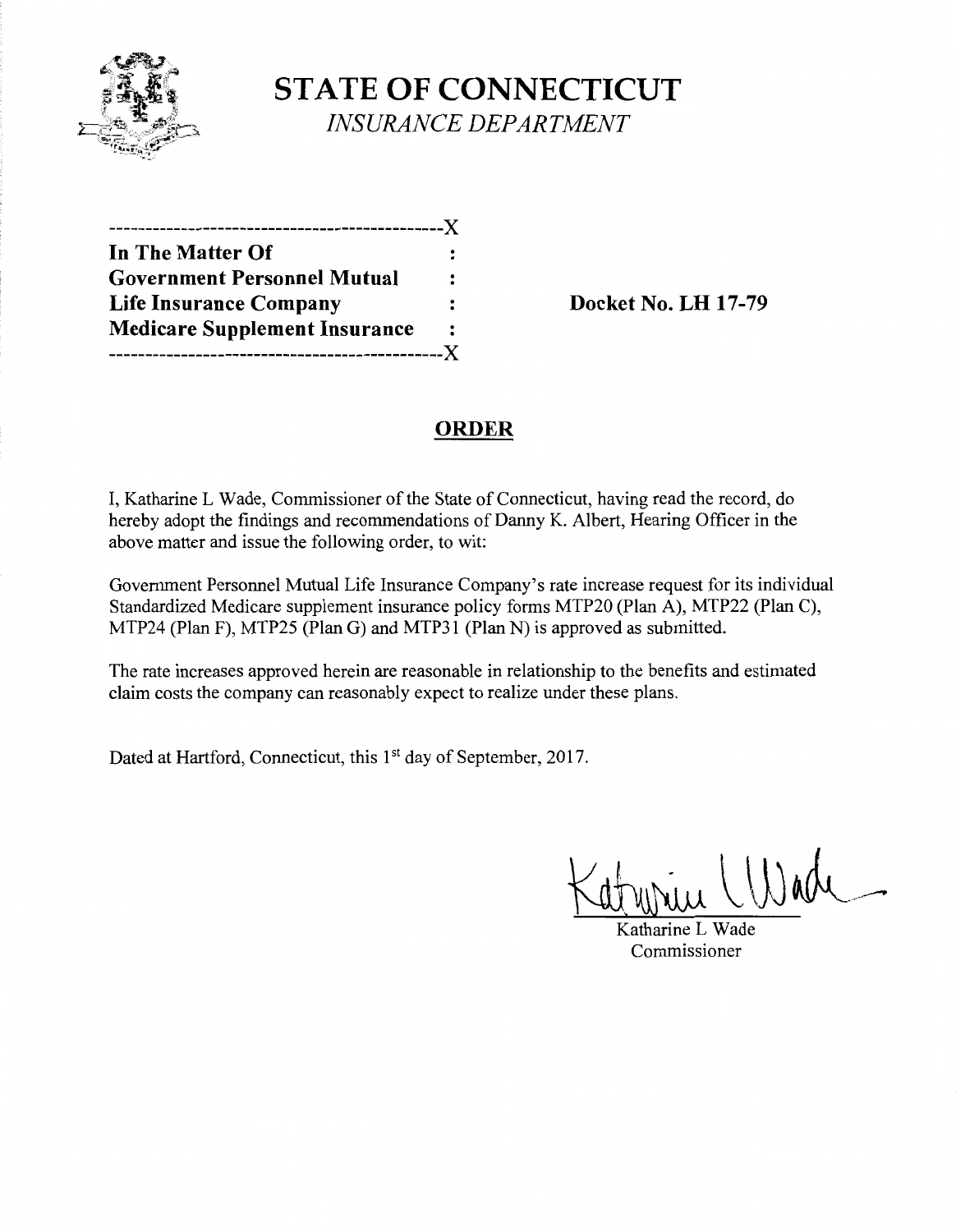

# **STATE OF CONNECTICUT** *INSURANCE DEPARTMENT*

| In The Matter Of                     |   |
|--------------------------------------|---|
| <b>Government Personnel Mutual</b>   |   |
| <b>Life Insurance Company</b>        | ፡ |
| <b>Medicare Supplement Insurance</b> |   |
|                                      |   |

**Docket No. LH 17-79** 

#### **PROPOSED FINAL DECISION**

#### I **INTRODUCTION**

The Insurance Commissioner ofthe State of Connecticut is empowered to review rates charged for individual and group Medicare supplement policies sold to any resident of this State who is eligible for Medicare. The source for this regulatory authority is contained in Chapter 700c and Section 38a-495a of the Connecticut General Statutes.

After due notice, a hearing was held at the Insurance Department in Hartford on Tuesday, August 22, 2017, to consider whether or not the rate increase requested by Government Personnel Mutual Life Insurance Company on its individual Standardized Medicare supplement insurance business should be approved.

No members from the general public attended the hearing.

No company representatives from Government Personnel Mutual Life Insurance Company attended the hearing.

The hearing was conducted in accordance with the requirements of Section 38a-474, Connecticut General Statutes, the Uniform Administrative Procedures Act, Chapter 54 of Section 38a-8-1 et seq. of the Regulations of Connecticut State Agencies.

A Medicare supplement policy is a private health insurance policy sold on an individual or group basis, which provides benefits that are additional to the benefits provided by Medicare. For many years Medicare supplement policies have been highly regulated under both state and federal law to protect the interests of persons eligible for Medicare who depend on these policies to provide additional coverage for the costs of health care.

Effective December 1, 2005, Connecticut amended its program of standardized Medicare supplement policies in accordance with Section 38a-495a of the Connecticut General Statutes, and Sections 38a-495a-1 through 38a-495a-21 ofthe Regulations of Connecticut Agencies. This program, which conforms to federal requirements, provides a "core" package of benefits known as Plan A. Insurers may also offer any one or more of eleven other plans (Plans B through N).

Effective January 1, 2006, in accordance with Section 38a-495c of the Connecticut General Statutes (as amended by Public Act 05-20) premiums for all Medicare supplement policies in the state must use community rating. Rates for Plans A through N must be computed without regard to age, gender, previous claims history or the medical condition of any person covered by a Medicare supplement policy or certificate.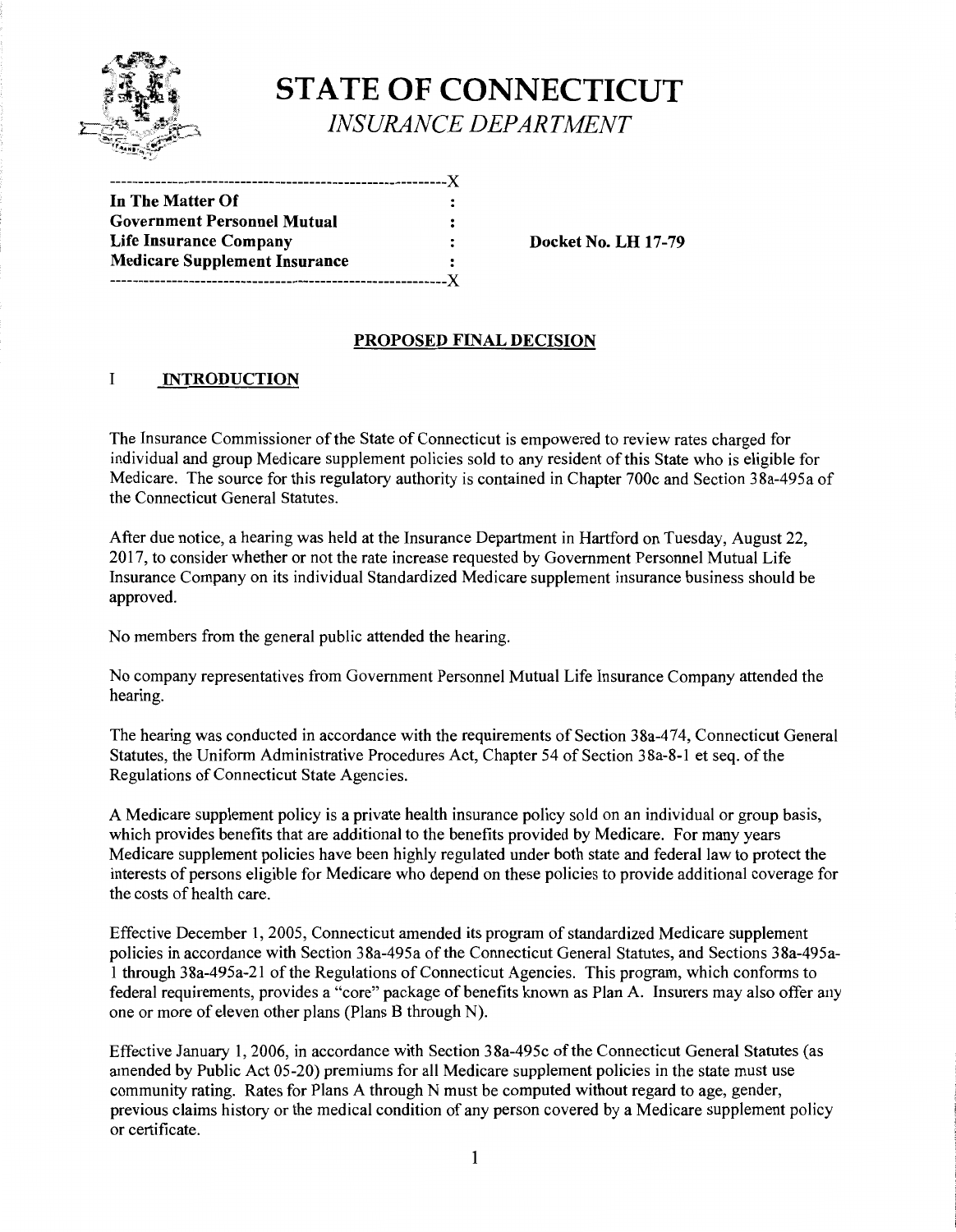The statute provides that coverage under Plans A through N may not be denied on the basis of age, gender, previous claims history or the medical condition of any covered person. Insurers may exclude benefits for losses incurred within six months from the effective date of coverage based on a pre-existing condition.

Effective October I, 1998, carriers that offer Plan B or Plan C must make these plans as well as Plan A, available to all persons eligible for Medicare by reason of disability.

Insurers must also make the necessary arrangements to receive notice of all claims paid by Medicare for their insureds so that supplement benefits can be computed and paid without requiring insureds to file claim forms for such benefits. This process of direct notice and automatic claims payment is commonly referred to as "piggybacking" or "crossover".

Sections 38a-495 and 38a-522 ofthe Connecticut General Statutes, and Section 38a-495a-10 ofthe Regulations of Connecticut Agencies, state that individual and group Medicare supplement policies must have anticipated loss ratios of 65% and 75%, respectively. Under Sections 38a-495-7 and 38a-495a-10 of the Regulations of Connecticut Agencies, filings for rate increases must demonstrate that actual and expected losses in relation to premiums meet these standards, and anticipated loss ratios for the entire future period for which the requested premiums are calculated to provide coverage must be expected to equal or exceed the appropriate loss ratio standard.

Section 38a-473 of the Connecticut General Statutes provides that no insurer may incorporate in its rates for Medicare supplement policies factors for expenses that exceed 150% of the average expense ratio for that insurer's entire written premium for all lines of health insurance for the previous calendar year.

### II. FINDING OF FACT

After reviewing the exhibits entered into the record of this proceeding, and utilizing the experience, technical competence and specialized knowledge of the Insurance Department, the undersigned makes the following findings of fact:

1. Government Personnel Mutual Life Insurance Company has requested the following rate increases for individual standardized Medicare supplement policy forms MTP20 (Plan A), MTP22 (Plan C), MTP24 (Plan F), MTP25 (Plan G) and MTP31 (Plan N):

| Plan | Increase |
|------|----------|
| A    | 15.0%    |
| C    | 15.0%    |
| F    | 15.0%    |
| G    | 15.0%    |
| N    | 15.0%    |

- 2. As of 3/31/17, there were 3 policies in-force in Connecticut and 14,852 nationwide.
- 3. The proposed rates are expected to satisfy the Connecticut statutory loss ratio of 65% required of group Medicare supplement forms.
- 4. Government Personnel has conformed to subsection (e) of section 38a-495c, C.G.S. regarding the automatic claims processing requirement.